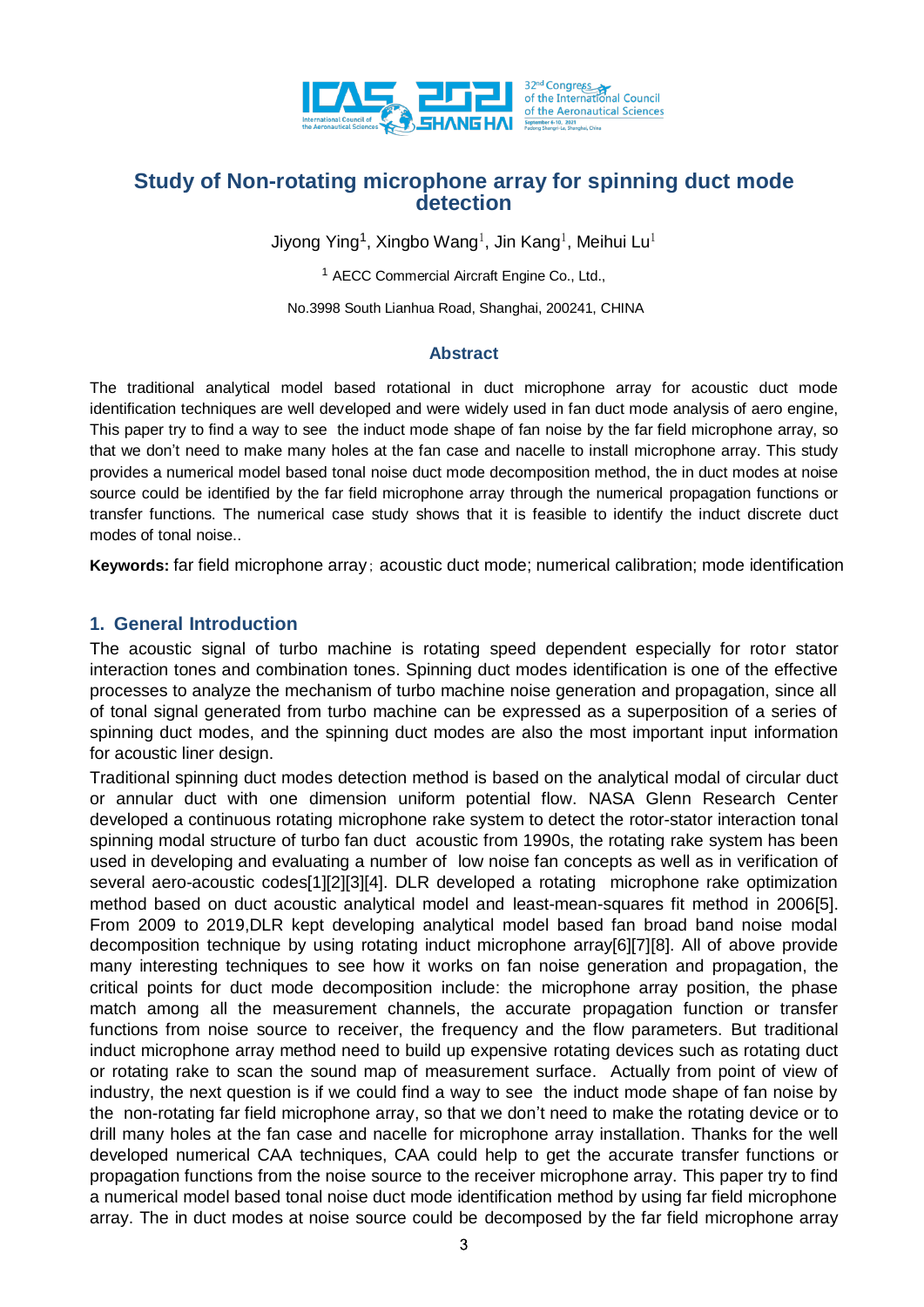through the numerical transfer functions or propagation functions. The numerical case study shows that this method is feasible to identify the induct discrete duct modes of tonal noise.

### **2. The mode decomposition model for far field microphone array technique**

As described above, the quality of the duct mode decomposition are related to the accurate microphone array position, the phase match among all the measurement channels, the accurate propagation function or transfer functions from noise source to receiver, the frequency and the flow parameters. The far field microphone array technique leverage the concept of analytical model for duct mode decomposition, the only different point is to change the analytical mode shape function to numerical mode shape function. The following describes the model derivation.

### 2.1 A brief review of analytical model for mode decomposition with rotating microphone array

The analytical in duct solution for one dimension uniform flow annular duct of the convective

Helmholtz equation is a linear superposition of spinning duct modes as follows:  
\n
$$
p(x, r, \theta, t) = \sum_{\omega} \sum_{m=-\infty}^{\infty} \sum_{n=0}^{\infty} A_{mn}^{\pm} \psi_{mn}(r) e^{jk_{mn}^{\pm}x} e^{jm\theta} e^{j\omega t}
$$
\n(1)

Here  $\omega$  is angular frequency.  $A_{\scriptscriptstyle\rm mm}^{\scriptscriptstyle\pm}$  denotes the complex amplitudes of the mode  $(m,n)$  with the circumferential order m and the radial order n for propagation in and against flow direction, and  $k_{mn}^{\pm}$ is the axial wave number in and against flow direction of the corresponded  $(m, n)$  mode, the real  $k_{mn}^{\pm}$ means the mode is propagation cut on mode, the image  $k_{\scriptscriptstyle \rm mm}^{\scriptscriptstyle \pm}$  means the mode is a damping cut off mode.  $w_{mn}(r)$  is the radial modal shape function of the  $(m,n)$  mode. For the hard wall boundary condition, the spinning radial modes form an orthogonal eigen system, the radial modal shape function are given by[5]:

$$
\psi_{mn}(r) = \frac{1}{[N_n^m]}(J_m(\sigma_{mn}\frac{r}{R_o}) + Q_{mn}(\sigma_{mn}\frac{r}{R_o}))
$$
\n(2)

Here  $R_o$  is the outer duct radius.  $J_m$  and  $Y_m$  being the Bessel functions of first and second kind and order m with associated hard wall cylindrical eigenvalues  $\sigma_{_{mn}}$  . The eigenvalues depend on the hubto-tip ratio *η. Q<sub>mn</sub>* is zero for non-annular cylinders. The definition of the normalization factor [*N*<sub>n</sub>n]is the norm of the radial modal shape function, given by:

$$
[N_n^m]^2 = \frac{1}{R_o^2} \int_{R_i}^{R_o} r(J_m(\sigma_{mn} \frac{r}{R}) + Q_{mn}(\sigma_{mn} \frac{r}{R}))^2 dr
$$
 (3)

Here *Ri* is the inner duct radius. For a single (*m,n*) mode at a certain frequency, the normalized modal shape function is given by:

$$
P_{mn}^{\pm}(x,r,\theta) = \psi_{mn}(r)e^{jk_{mn}^{\pm}x}e^{jm\theta} \tag{4}
$$

The purpose of mode decomposition is to calculate the complex amplitudes or mode factor *A mn* based on the measured pressures of microphone array  $p(x,r,\theta,t)$  and the normalized duct modal shape function  $\psi_{mn}(r)e^{jk_{mn}^*x}e^{jm\theta}$  in equation(1). The general process of mode decomposition include several round Fourier Transform to equation(1). The first round time series Fourier Transform to

equation(1) can get the measured sound map in duct at frequency domain:  
\n
$$
P(x,r,\theta) = \sum_{m=-\infty}^{\infty} \sum_{n=0}^{\infty} A_{mn}^{\pm} \psi_{mn}(r) e^{jk_{mn}^{\pm}x} e^{jm\theta}
$$
\n(5)

The second round circumferential series Fourier Transform to equation(5) at a specified frequency(eg. 1BPF) can get the measured sound map induct for each circumferential mode.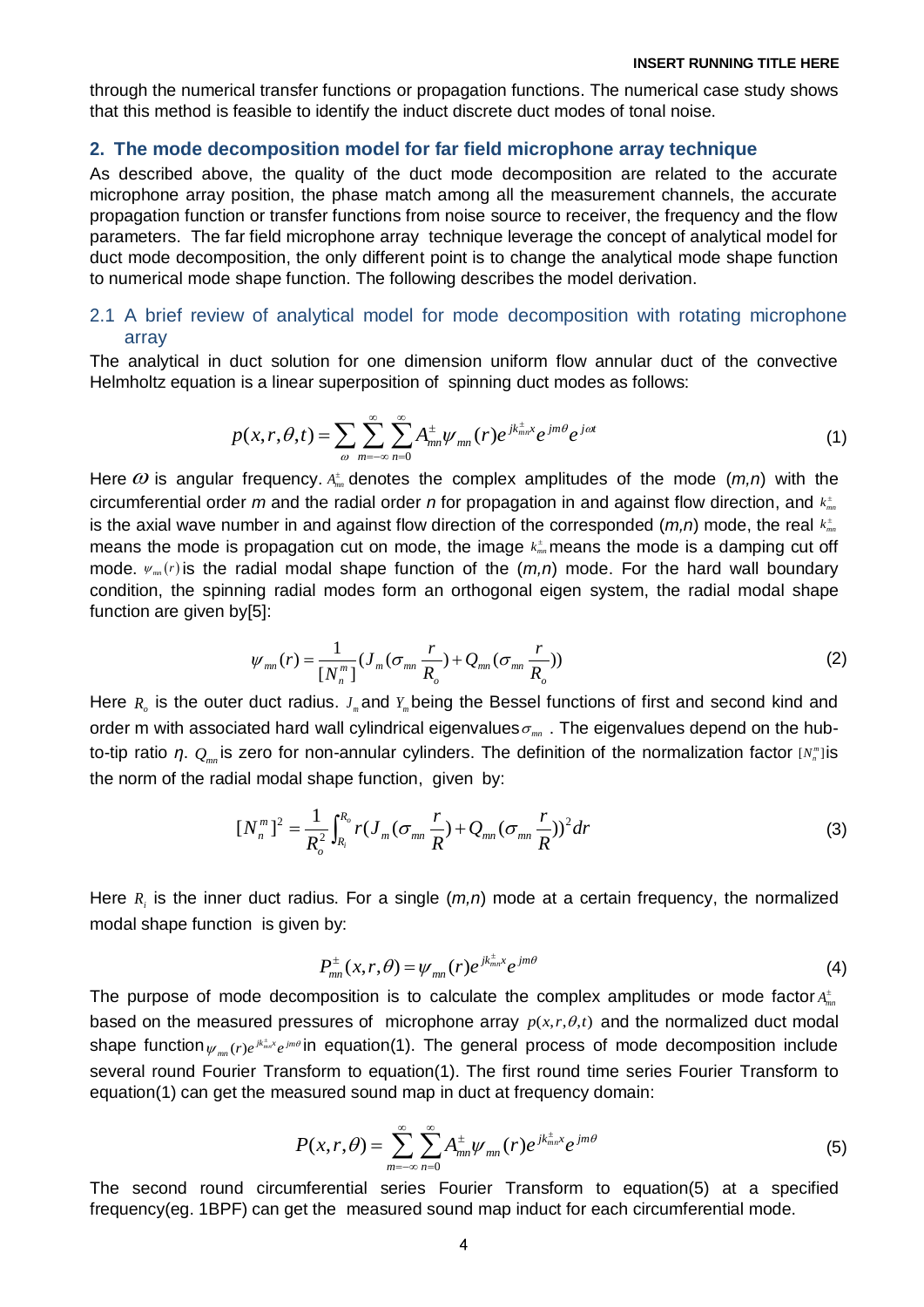$$
P_m(x,r,\theta) = \sum_{n=0}^{\infty} A_{mn}^{\pm} \psi_{mn}(r) e^{jk_{mn}^{\pm}x} e^{jm\theta}
$$
 (6)

The final round two dimension Fourier Transform(Finite Hankel transform[9]) to equation (6) at the x section of the duct can get the mode factor  $A_{mn}^{\pm}$ . For the engineering application, the least-meansquares fit method is normally applied to final round transform in consideration of the non-perfect orthogonal problems or low signal to noise ratio problems.

#### 2.2 The numerical model for mode decomposition with far field microphone array

As described above, the analytical model based method for duct mode decomposition could help to get mode factors for one dimension uniform flow in annular duct. In this paper, we try to investigate if we could get the mode factors of fan noise by the non-rotating far field microphone array, so that we don't need to make the rotating device or to drill many holes on the fan case or nacelle for microphone array installation. We try to leverage the far field microphone array for aero engine ground static noise measurement, the general far field microphone array are positioned as Figure 1. The microphone azimuthal interval is about 5 degree.



Figure 1 – Far field microphone array for engine static noise measurement.

Since the governing equation for the acoustic propagation from fan duct to the far field array is still the convective Helmholtz equation, the response of far field microphone array to the spinning duct modes of fan noise source is also linear superposition of spinning modes. The difference between the far field microphone array and induct microphone array is the propagation function or transfer function. The propagation function of induct microphone array to each normalized (*m,n*) mode could be expressed by equation(4), and for the propagation function of each normalized (*m,n*) mode to the far field microphone array could be solved by numerical CAA model. Then the noise source is given by:

measured pressure of far field microphone array corresponded to the spinning duct modes of fan  
noise source is given by:  

$$
p(x, y, z, t) = \sum_{\omega} \sum_{m=-\infty}^{\infty} \sum_{n=0}^{\infty} A_{mn}^{\pm} P_{mn}^{\pm}(x, y, z) e^{jm\theta} e^{j\omega t}
$$
(7)

Where  $P_{_{mn}}^\pm (x,y,z)$  denotes the propagation function from the normalized fan duct modes (*m,n*) to far field microphone array at (*x,y,z*). Following the same procedure for mode decomposition above, we can get the following equation after the time series Fourier Transform and the circumferential series Fourier Transform:

$$
P_m(x, y, z) = \sum_{n=0}^{\infty} A_{mn}^{\pm} P_{mn}^{\pm} (x, y, z)
$$
 (8)

Normally the  $P_{mn}^{\pm}(x,y,z)$  cannot meet the orthogonal condition for the propagation function from the normalized fan duct modes (*m,n*) to far field microphone array, so the least-mean-squares fit method is applied to get the complex amplitude  $A_{mn}^{\pm}$ . For a far field microphone array with *i* microphones, if the cut on radial mode number of the *m* order mode is  $N_n^{(m)}$ , the equation(8) could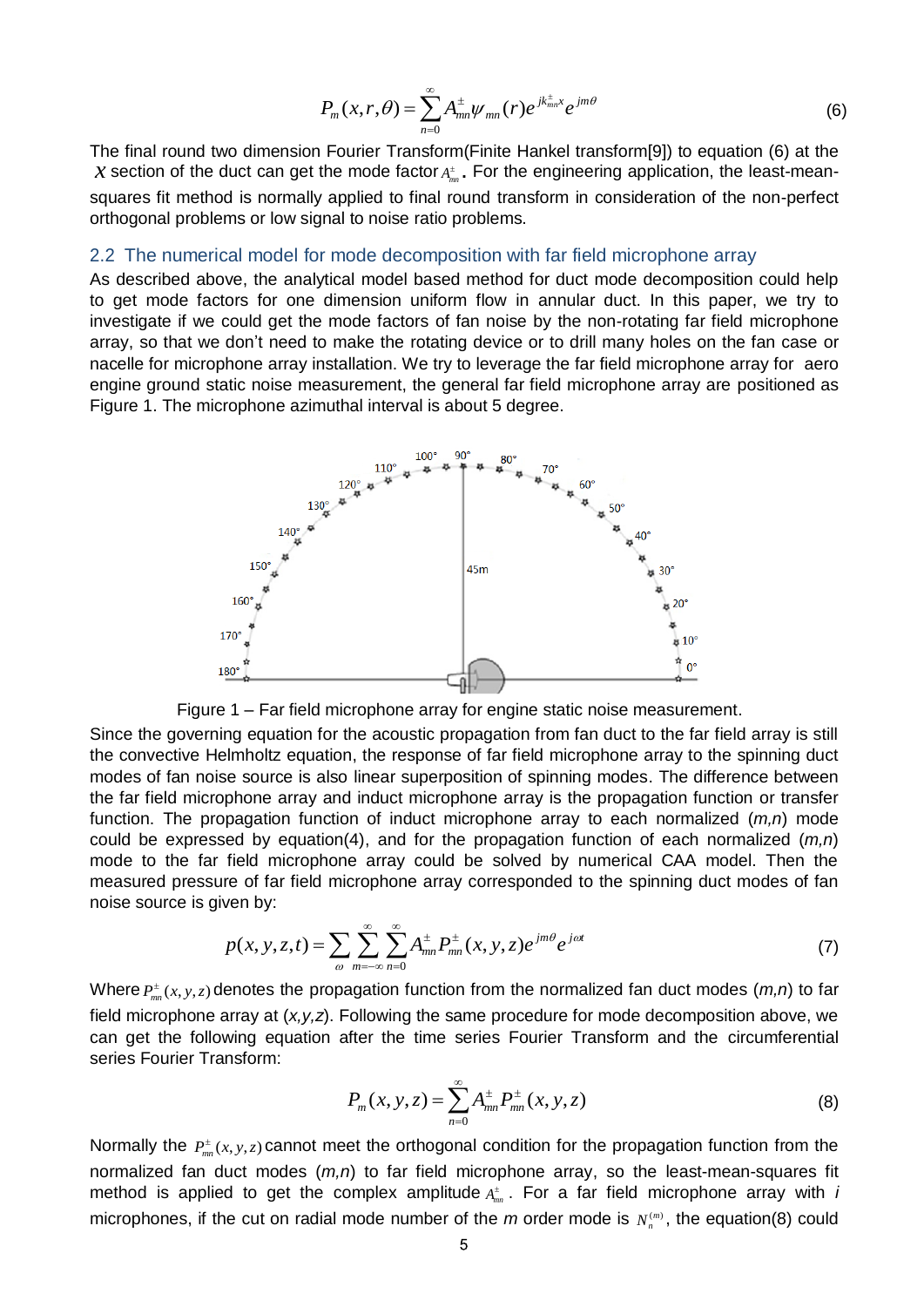be expressed as following:

$$
P_m(x_i, y_i, z_i) = \sum_{n=0}^{N_n^{(n)}} A_{mn}^{\pm} P_{mn}^{\pm} (x_i, y_i, z_i)
$$
 (9)

Where  $P_m(x_i, y_i, z_i)$  denotes the measured pressure of the m order mode at the No.*i* microphone,  $P_{mn}^{\pm}(x_i, y_i, z_i)$  denotes the propagation functions from the normalized  $(m,n)$  mode to the No.*i* microphone. Hence, a linear matrix equation system can be established for each circumferential mode order m based on equation (9):

$$
P_m = E_m A \tag{10}
$$

Where  $P_m$  is the measured pressures vector of the m order mode at the far field microphone locations dimensioned  $i \times 1$ ,  $E_m$  is the propagation function matrix of the normalized (*m,n*) mode to far field microphone array dimensioned  $i \times N_n^m$ , and A is the mode factors vector of cut on radial mode in m order dimensioned  $N_n^m \times 1$ .

Applying least-squares analysis, inverting and solving for the modal amplitudes:

$$
A = [E_m^H E_m]^{-1} E_m^H P_m = E_m^+ P_m \tag{11}
$$

Where the  $E_m^*$  is the pseudo-inverse of matrix $E_m$ . The condition number of the matrix $E_m$  is normally applied to evaluate how sensitivity of the solution for a system of linear equations to errors in the measured data. It gives an indication of the accuracy of the results from matrix inversion and the linear equation solution. The lower condition number means the better accuracy. Hence, the critical issues to complete the duct mode decomposition are to get the propagation function matrix and the measured pressure vector.

#### **3. Numerical case study for mode decomposition with far field microphone array**

In order to verify the feasibility, we would like to build up a numerical model to conduct a virtue test for fan forward noise duct mode decomposition with far field microphone. In this paper, the Actran TM of FFT company is applied to build up the CAA numerical modeling. The JT15D[10] hard wall intake is applied to conduct the numerical virtue test, the frequency of fan tonal noise source is 3150Hz, the in flow Mach number is zero, the cut on modes includes(13,0), (12,0), (11,0), (10,0), (9,1) and (8,1). The radii of the far field microphone array is 45 meters, there are totally 181 microphones uniformly installed in the semicircle as Figure 1.The numerical investigation process are as following:

- The step 1 is to build up the propagation functions of the cut on normalized modes to far field microphone array;
- The step 2 is to optimize the microphone azimuthal interval based on the condition number analysis, in order to trade off the decomposition accuracy and microphone number ;
- The step 3 is to verify the optimized far field microphone azimuthal interval is suitable for the cut on mode decomposition.

Figure 2 and Figure 3 are the predicted propagation map(a) and propagation function(b) from the normalized (11,0) and (9,1) modes to far field microphone array by numerical CAA model.

In order to select a optimized microphone azimuthal interval and microphone number, a condition number comparison study of propagation matrix for different microphone azimuthal interval was conducted. Figure 4 shows the far field microphone azimuthal interval of 5 degree is enough for this case, and the corresponded number of far field microphone is 34. The condition number will be unstable and divergent for the greater azimuthal interval than 5 degree.

A virtual case study results for a series of cut on mode with different complex amplitudes as listed in table 1. The far field microphone azimuthal interval is the optimized 5 degree, the table 1 compares the complex amplitudes of loaded cut on modes and the decomposed complex amplitudes. The potential decomposition error of the mode (11,0) may comes from the numerical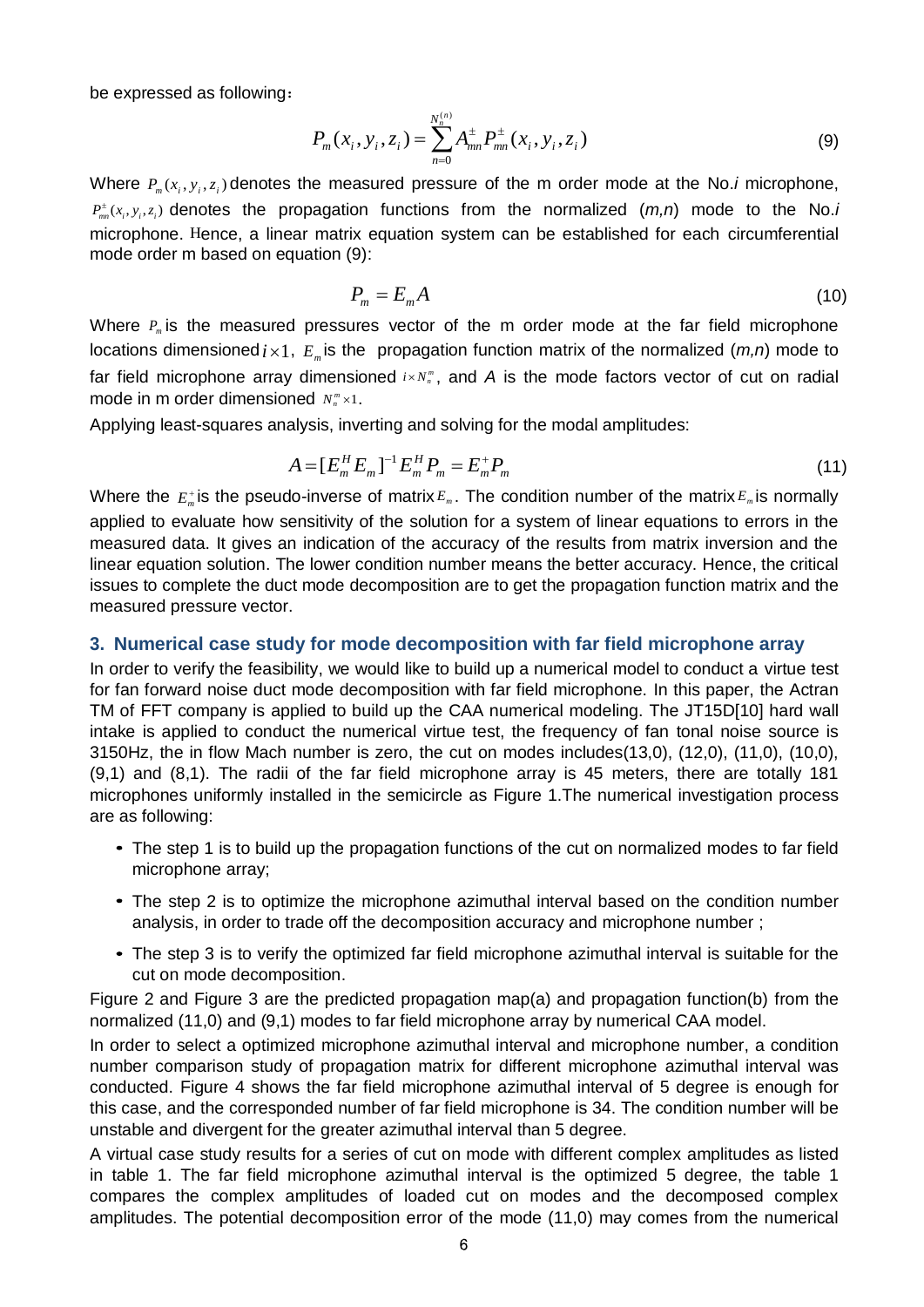error, the non-orthogonal condition of the propagation function, the energy aliasing from strong mode to weak mode, and the lower signal to noise ratio of the weak mode etc.. Even so, this method still could get a proper amplitudes of the stronger modes as listed in table 1, the stronger mode is the most important issue for fan noise control after all . It should be noted that for different fan design and different fan rotating speed, the cut on modes are also different for different tonal noise, the detailed cut on mode propagation numerical study is necessary to evaluate the proper far field microphone azimuthal interval and microphone number for different fan noise measurement.





(a) The sound map (b) The propagation function

Figure 2 – The predicted far field microphone array response to normalized (11,0) mode.



(a) The sound map (b) The propagation function

Figure 3 – The predicted far field microphone array response to normalized (9,1) mode.



Figure4 – The microphone azimuthal interval optimization results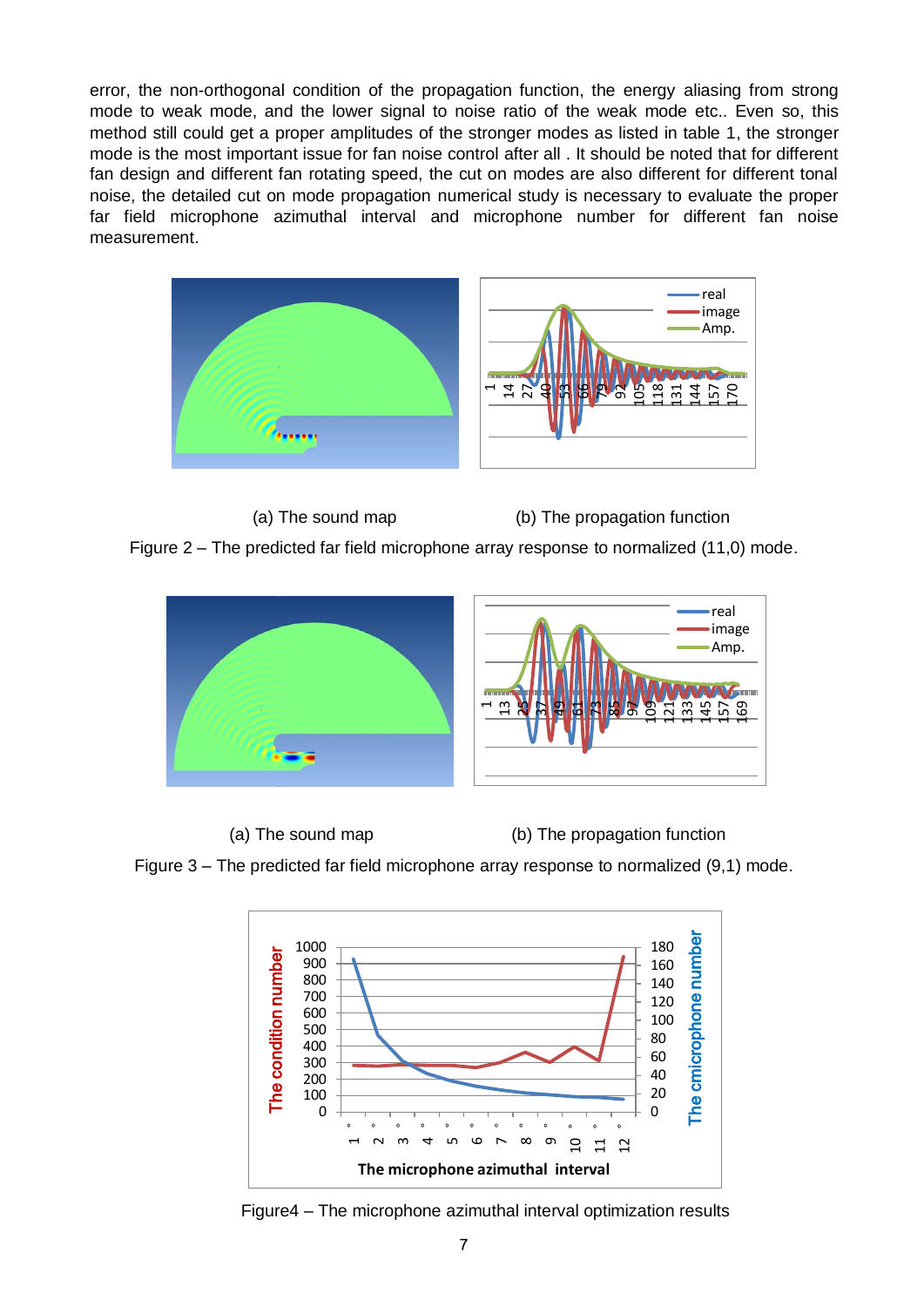| cut on modes | loaded Amp. | loaded Phase   | decomposed Amp. | decomposed Phase |
|--------------|-------------|----------------|-----------------|------------------|
| (13,0)       |             | ۰<br>$\Omega$  | 0.991434133     | $-0.939549649$   |
| (12,0)       |             | $30$ $\degree$ | 1.970482564     | 31.32831793      |
| (11,0)       | 0.5         | 60             | 0.471817309     | 53.00694894      |
| (10,0)       | 1.2         | 120            | 1.200448585     | 118.8737689      |
| (9,1)        | 0.7         | $-60$          | 0.6865902       | -58.38204563     |
| (8,1)        | 10          | 90             | 10.01498651     | 90.00676728      |

Table 1 the numerical case study results

## **4. Summary**

This study provides a numerical model based tonal noise duct mode decomposition method by using non-rotating far filed microphone. A numerical model case study demonstrates it is feasible to use the far field microphone array for aero engine ground static measurement to get the cut on modes factors induct which closed to fan section. The method applied to evaluate the proper microphone azimuthal interval could help engineer to trade off the decomposition accuracy and microphone number. This method study provide another option for duct mode decomposition which may not be necessary to make a rotating device or to drill many holes at the fan case and nacelle for microphone array installation.

## **5. Contact Author Email Address**

The contact author email address: [yingjiyong\\_ae@126.com](mailto:yingjiyong_ae@126.com)